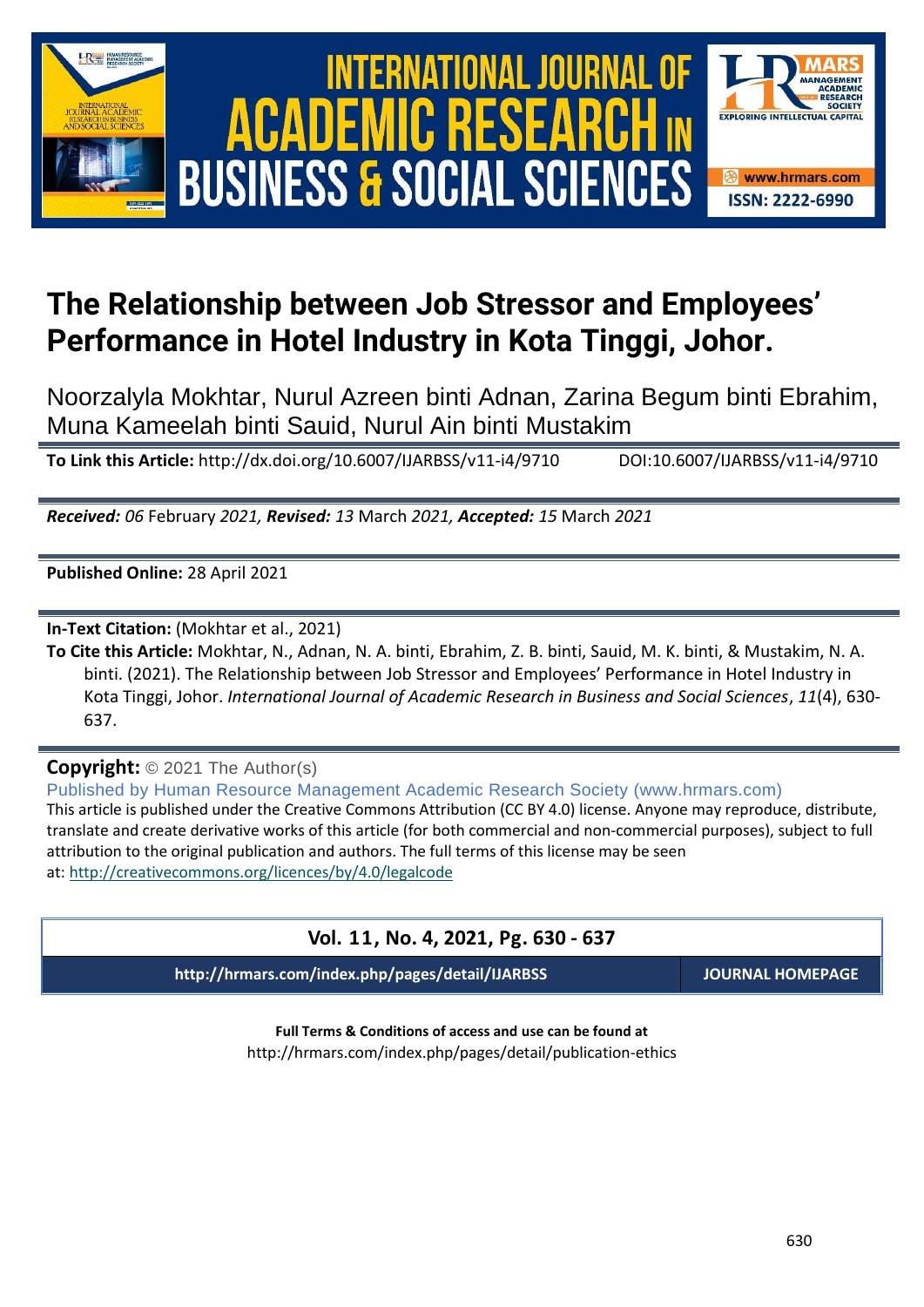

# **The Relationship between Job Stressor and Employees' Performance in Hotel Industry in Kota Tinggi, Johor.**

Noorzalyla Mokhtar, Nurul Azreen binti Adnan, Zarina Begum binti Ebrahim, Muna Kameelah binti Sauid, Nurul Ain binti Mustakim

Faculty of Business and Management, Universiti Teknologi MARA (UiTM) Malaysia Email: noorza2940@uitm.edu.my

#### **Abstract**

Employees performance is very significant for organization in achieving its organizational performance and profitability. Employees performance is related to their willingness and openness on doing assigned task, to increased their productivity which will lead to performance. Performance in return can become the source of satisfaction to employees who successfully completed their job. There are many factors that is associated with employee's performance and one of it is job stress. However, this study aims to investigate the relationship between four job stressor factors namely time pressure, workload, lack of motivation and role ambiguity and employees' performance. The study was conducted among 113 hotel workers in Kota Tinggi, Johor, by using structured questionnaires as the instruments of data collection method. The findings indicate significant relationship between lack of motivation and role ambiguity and employee's performance. Thereby, the recommendation following the findings is for the organization to have planned and detailed job objectives to minimize role ambiguity and to permit certain degree of empowerment among employees to maximize their motivation.

**Keywords:** Job Stressor, Employees Performance, Time Pressure, Workload, Lack of Motivation, Role Ambiguity

#### **Introduction**

Employee's performance can be described as the amount of work effort that individual put into their job and are considered as essential component of a workplace (Viswesvaran & Ones, 2000). Particularly, employee's performance is very important for an organization as a good performance of employees will contribute to a business success. This is supported by (Bevan, 2012) who stated that employee's job performance is a determinant to organization's profitability. Further, (Al-Omari & Okasheh, 2017) affirmed that a highly motivated employees will experience increase in performance and are able to achieve work-related goal. On the other perspective, (Sinha, 2012) asserted that employee's commitment and task performance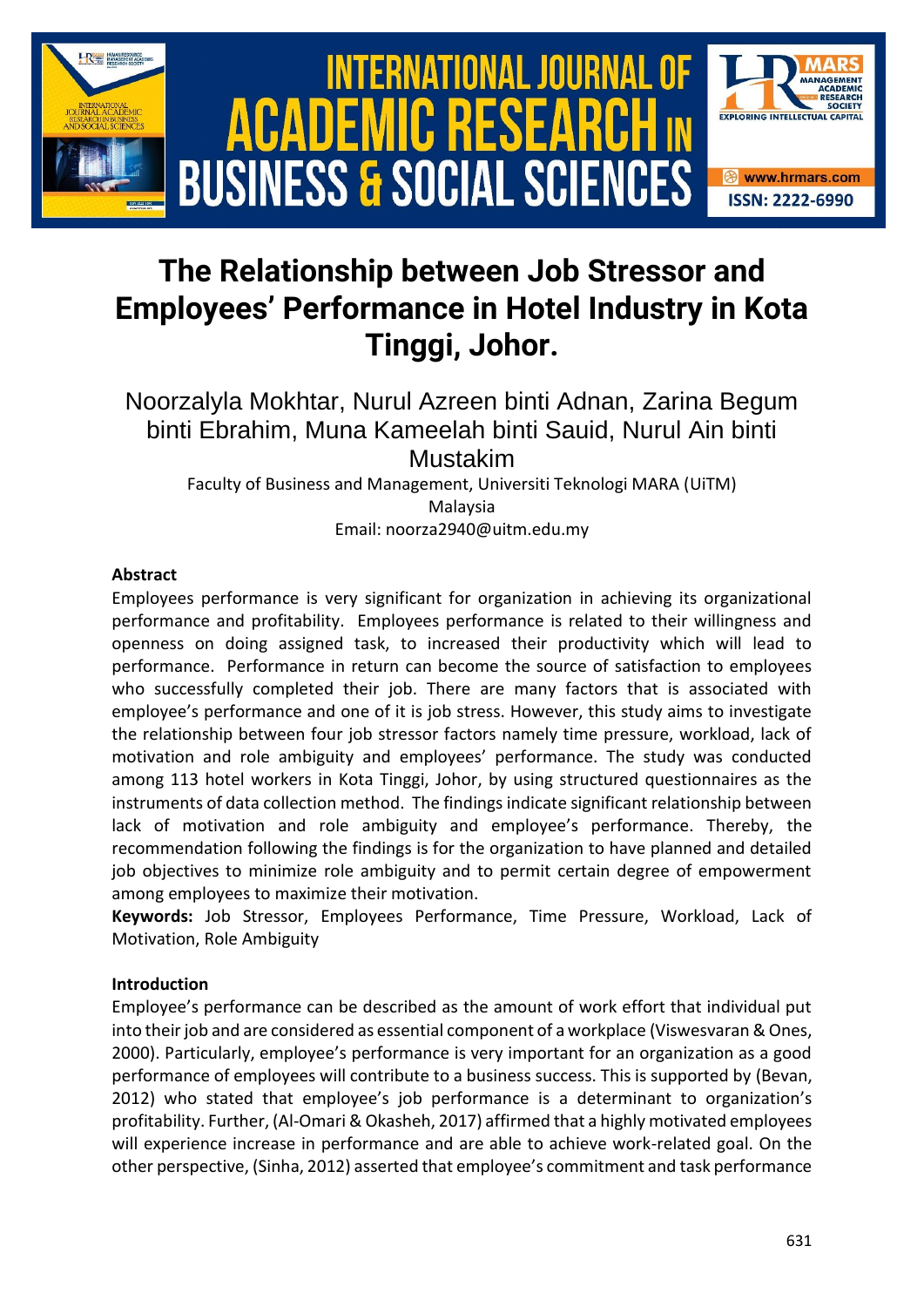**Vol. 1 1 , No. 4, 2021, E-ISSN: 2222-6990 © 2021 HRMARS**

are positively correlated and very impactful on a workers' job performance as well as on workforce retention.

Adversely, a decrease in productivity and profitability as well as impairment of overall organizational are the consequences of inefficient performance of employees (Jayaweera, 2015). Likewise, employees who's their skill set does not match a job or not being supplied with the right resources to perform a job, both of their physical and emotional will be affected, leading to the symptom of stress at work (Murali, Basit, & Hassan, 2017). This is referred to as job stress. According to (Mahadevan & Liew, 2016), job stress defined as the destructive responses; physically and emotionally resulting from mismatch of worker's capabilities and resources with job requirements. The authors added that consequences to job stress may range from demotivation among employees, low productivity, constant errors in performance, absenteeism and results in lack of organizational commitment.

#### **Problem Statement**

A survey involved 230 organizations, representing a combined workforce of 17,595 employees by Malaysia's Healthiest Workplace by AIA Vitality 2019 revealed that Malaysian employees are overworked, and sleep deprived, with 51 per cent suffering from at least one dimension of work-related stress as well as 53 per cent getting less than seven hours of sleep daily (Ram, 2019). Reportedly, statistic from a survey of health and safety at work by Health and Safety Executive (HSE) revealed that 1.3 million workers are suffering from work-related illness and almost half a million employees are experiencing work-related stress, depression or anxiety in Great Britain (2016). In 2013 a survey conducted by a company; Regus, which are a global workplace provider reported that almost 70 per cent of Malaysian workers were experiencing stress-related illness since the global economic recession (2013). The survey also found that 48 per cent of the Malaysian respondents felt their stress levels had risen and over 42 per cent reported that they were sleeping less due to work worries.

Additionally, British Safety Council reported 15.4 million working day lost due to workrelated stress through 2017 and 2018 (Liversedge, 2019). This assured that the level of productivity of workers continues to decline due to high-stress levels in which education, health and social work are observed as the industries with highest average stress rates. Studies also show that scheduling and deadline pressure in many fields have adverse effects on performance as time pressure only increase speed but compromising the quality of work (Moore & Tenney, 2012). Realizing that work-related stress contributed to issues affecting employees' health and performance around the world, it is crucial that this study to be conducted in Malaysia. Thereby, the researcher decided to conduct this study in hotel industry in Kota Tinggi, Johor, aims to investigate the possible association between job stressor namely time pressure, workload, lack of motivation and role ambiguity and employees' performance.

#### **Literature Review**

Many empirical studies found that job stress has significant impact on employees' performance. Hence, understanding the occupational related stress variables is an important endeavor. Needless to say, employees' stress level significantly influences their job performance (Azhar, Shamsudin, & Pourpunsawat, 2018). The researcher further stated that, employees' experiencing low level of stress is more motivated to perform well in their work and in return contribute to an improved organizational performance. On the contrary,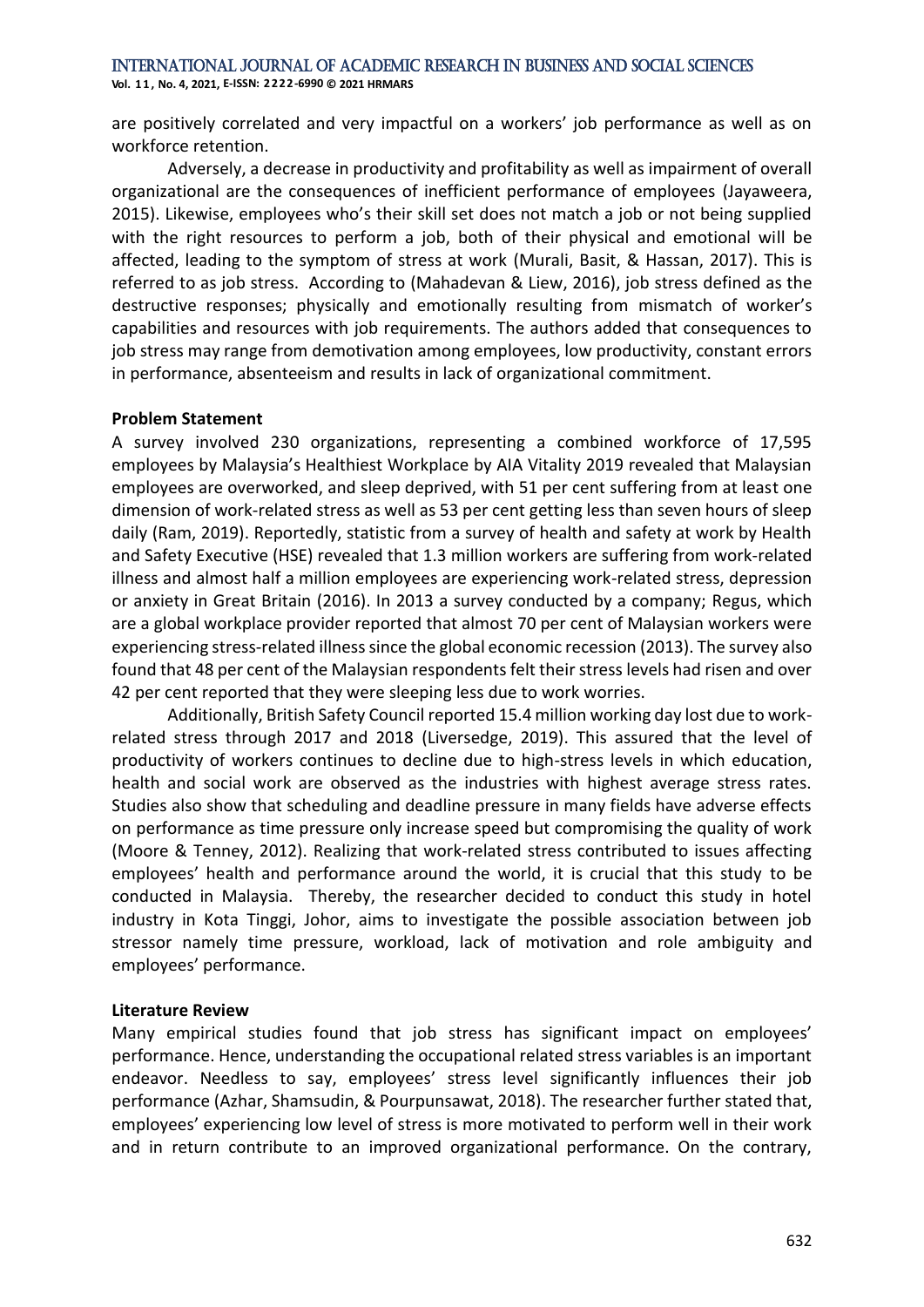#### International Journal of Academic Research in Business and Social Sciences **Vol. 1 1 , No. 4, 2021, E-ISSN: 2222-6990 © 2021 HRMARS**

employees' performance can be significantly affected by high level of stress in workplace (Ehsan & Ali, 2019).

There are many variables related to job stress. Time pressure for instance, is defined as the difference between the time available and the time required to perform a task (Kayaalp, 2016). Time pressure entail people to work faster especially when tight datelines is assigned. Consequently, it limits the ability of ones in seeking for better options or solutions and lead to impairment of performance due to time pressure at the expense of the quality of work performed (Moore, & Tenney, 2012). In the meantime, (Murali, Basit, & Hassan, 2017) also found that increasing in time pressure would reduce employees' performance.

The next form of a job stressor present in terms of workload. Workload can be defined as the number of tasks to be completed by an employee in the given time (Gharib, Syed Ahsan, Ahmad, & Ghouse, 2016). Literally, workload occurs in the situation in which an employee's task assignment exceeded their abilities or resources to accomplish the task (Azhar, Shamsudin & Pourpunsawat, 2018). It is asserted that workload is a stressor that will lead to decrease in employees' job performance (Ali et al., 2014).

Another form of job stressor is lack of motivation. Generally, motivation refers to individual's internal or external state of desire that drive specific action towards achieving specific goals (Asiedu, 2017), (Vijayalakshmi & Yamuna, 2017), (Ibrahim & Brobbey, 2015). Without present of motivation, even most capable employees will refuse to energize their thinking and dedicate effort towards high performance (Mahazril, et al., 2012). It is further stated that poor communication contributed to decrease in work motivations among employees in workplace.

The last form of job stressor investigated in this study is role ambiguity. Role ambiguity increases when certain things are not explicit, vague and poorly defined (Murali, Basit & Hassan, 2017). According to Ehsan & Ali (2019) role ambiguity could possibly cause by irregular feedback on employees' performance. On the other instance, role ambiguity might occur when employees are having difficulties in adjusting two or more roles at the same time (Murali, Basit & Hassan, 2017), thus having clear job descriptions is crucial in defining employees' primary responsibility within their work scope (Mahadevan & Fam, 2016). (Harijanto, Nimran, Sudiro, & Rahayu, 2013) affirmed that, role ambiguity does affect employees' organizational commitment and significantly influence employees' performance (Murali, Basit & Hassan, 2017).

#### **Methodology**

This research used descriptive and correlational design method to investigate the relationship between variables. The collection of relevant data on research variables are performed through set of established questionnaires. The population of this research were hotel worker in Kota Tinggi Johor. Hotel industries are chosen as population of the study because the nature itself as servicing and hospitality industry that require vigilant attention to customers satisfaction. Thus, it is crucial to investigate any stressor that contributed to reduce in employees' performance. The sample size of this study was determined using simple random sampling technique. Out of total populations, 113 respondents took place in this survey and the researcher managed to received 100 per cent survey return rate. The data was analyzed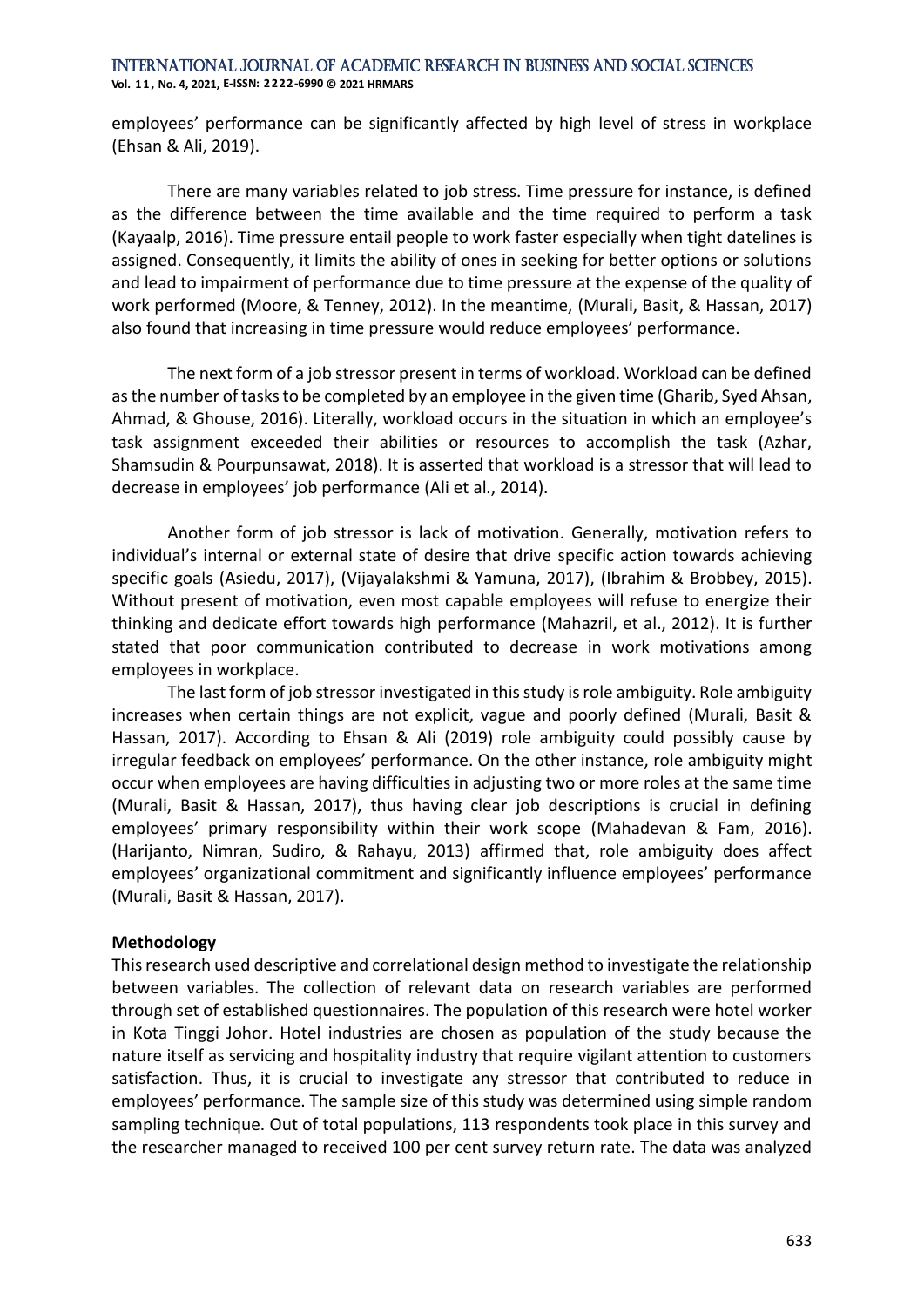International Journal of Academic Research in Business and Social Sciences **Vol. 1 1 , No. 4, 2021, E-ISSN: 2222-6990 © 2021 HRMARS**

using the SPSS version 22 to determine possible relationship between dependent variables (employees' performance) and independent variables (job stressor).

#### **Findings**

The findings of the research are presented in the following tables. In order to analyze the possible association between variables, the researcher used correlation analysis. The strength of relationship between independent and dependent variable are then interpreted using the Pearson Correlation Rules of Thumb. Based on the demographic findings of respondents, the result has shown that the majority of respondents participated in the survey are female with 63.7 per cent. Besides, 75.2 per cent of the respondents were aged between 20-30 years old with majority of the respondents are Diploma holder. Thus, it can be assumed that the respondents were sufficiently knowledgeable to respond and provide the information needed. Experience wise, 49.6 per cent of respondents are within the hotel industry for less than two years.

#### **Table 1. Relationship between Role Ambiguity and Employees Performance Correlation**

|                      |                            | Role Ambiguity |  |
|----------------------|----------------------------|----------------|--|
| Employee Performance | <b>Pearson Correlation</b> | .322           |  |
|                      | Sig. (2-tailed)            | .001           |  |
|                      | N                          | 113            |  |
|                      |                            |                |  |

\*\*. Correlation is significant at the 0.01 level (2-tailed)

The above table presented the findings of relationship between role ambiguity and employees' performance. Based on the findings, it indicated that there is a weak relationship between role ambiguity and employees' performance in hotel industry in Kota Tinggi, Johor. The findings were consistent with the study conducted by (Murali, Basit & Hassan, 2017) in which the findings indicated significant strong negative correlation between role ambiguity and employees' performance. In contrary, the study conducted by Mahadevan & Fam (2016), role ambiguity is found to be insignificant to employees' performance.

#### **Table 2. Relationship between Lack of Motivation and Employees Performance Correlation**

|                             |                            | Lack of Motivation |  |
|-----------------------------|----------------------------|--------------------|--|
| <b>Employee Performance</b> | <b>Pearson Correlation</b> | .262               |  |
|                             | Sig. (2-tailed)            | .005               |  |
|                             | N                          | 113                |  |

\*\*. Correlation is significant at the 0.01 level (2-tailed)

Based on the above table, the findings indicated that there is a very weak relationship between lack of motivation and employees' performance in hotel industry in Kota Tinggi Johor. The findings are consistent to the study conducted by (Murali, Basit & Hassan, 2017) which affirmed that lack of motivation is significantly correlated to job performance. At the other spectrum, Jayaweera (2015) asserted that, motivation has significant effect on job performance in which employees perform better when they are motivated. Asiedu (2017) supported that an intrinsically motivated employees will have positive impact on their performance, commitment as well as better job satisfaction.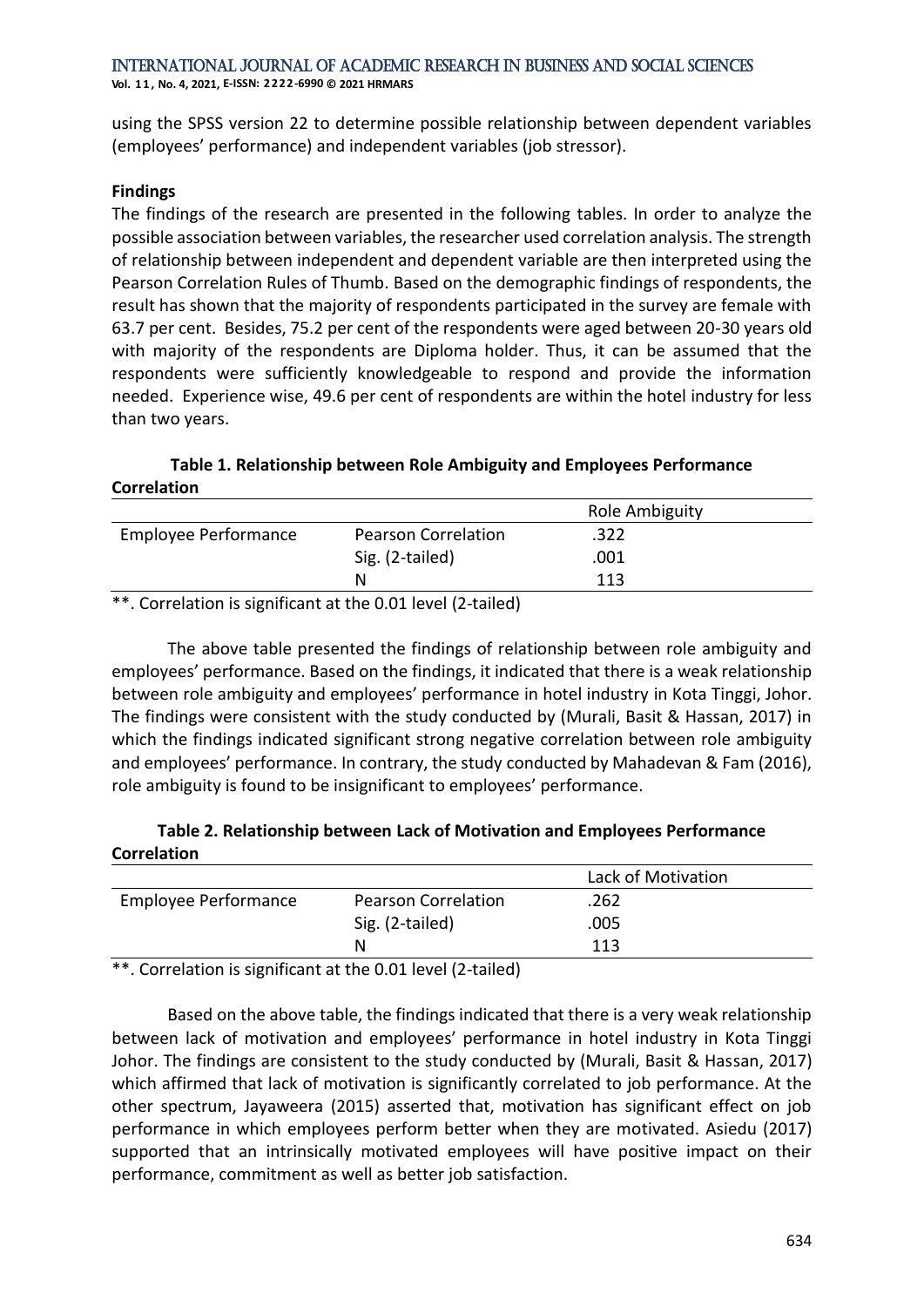**Vol. 1 1 , No. 4, 2021, E-ISSN: 2222-6990 © 2021 HRMARS**

| <u>conciduon</u>            |                            |               |  |
|-----------------------------|----------------------------|---------------|--|
|                             |                            | Time Pressure |  |
| <b>Employee Performance</b> | <b>Pearson Correlation</b> | .157          |  |
|                             | Sig. (2-tailed)            | .097          |  |
|                             | N                          | 113           |  |
|                             |                            |               |  |

**Table 3. Relationship between Time Pressure and Employees Performance Correlation**

\*\*. Correlation is significant at the 0.01 level (2-tailed)

Based on the findings of the above table, it indicated that there is no significant relationship between time pressure and employees' performance in hotel industry in Kota Tinggi, Johor. In contrast, a study conducted by (Murali, Basit & Hassan, 2017) confirmed that time pressure is found to have a negative significant relationship with employee performance. In addition, a study conducted by Johari, Ridzoan, & Zarefar (2019) also revealed that time pressure are significantly correlated with auditor's performance.

#### **Table 4. Relationship between Workload and Employees Performance Correlation**

|                             |                            | Workload |  |
|-----------------------------|----------------------------|----------|--|
| <b>Employee Performance</b> | <b>Pearson Correlation</b> | .071     |  |
|                             | Sig. (2-tailed)            | .456     |  |
|                             | N                          | 113      |  |

\*\*. Correlation is significant at the 0.01 level (2-tailed)

The results in Table 4 indicated that there is a no relationship between workload and employees' performance in hotel industry in Kota Tinggi Johor. The findings are inconsistent with a study conducted by Gharib, Syed Ahsan, Ahmad & Ghouse (2016) and (Murali, Basit & Hassan, 2017) which shown that workload is correlated with employees' performance. In the meantime, a study conducted by Johari, Ridzoan, & Zarefar (2019) revealed that there is positive relationship between workload and auditors' job performance.

### **Conclusion**

This research extends to investigate the occupational stressor related to employees' performance. The findings of the research indicated that out of four variables tested, only two variables which is role ambiguity and lack of motivation were found to have significant relationship with employees' performance. This research particularly contributes to fulfilment of existing research gap in Malaysian hotel industry. However, due to time constraint and the enforcement of Movement Control Order due to Covid-19 pandemic, the researcher can only manage to execute the survey within small scale of hotel workers' population in Kota Tinggi, Johor. For future research, it is suggested that future researchers able to extend the research in larger population in this industry and to include other occupational stressor factors so the findings can be generalizable to the other settings.

#### **Acknowledgement**

This research paper would not have been possible without the exceptional commitment from participating respondents through the survey. Thus, I would like to express my gratitude to all respondents who have participated in this study. I would also like to extend my appreciation to my corresponding authors of this article.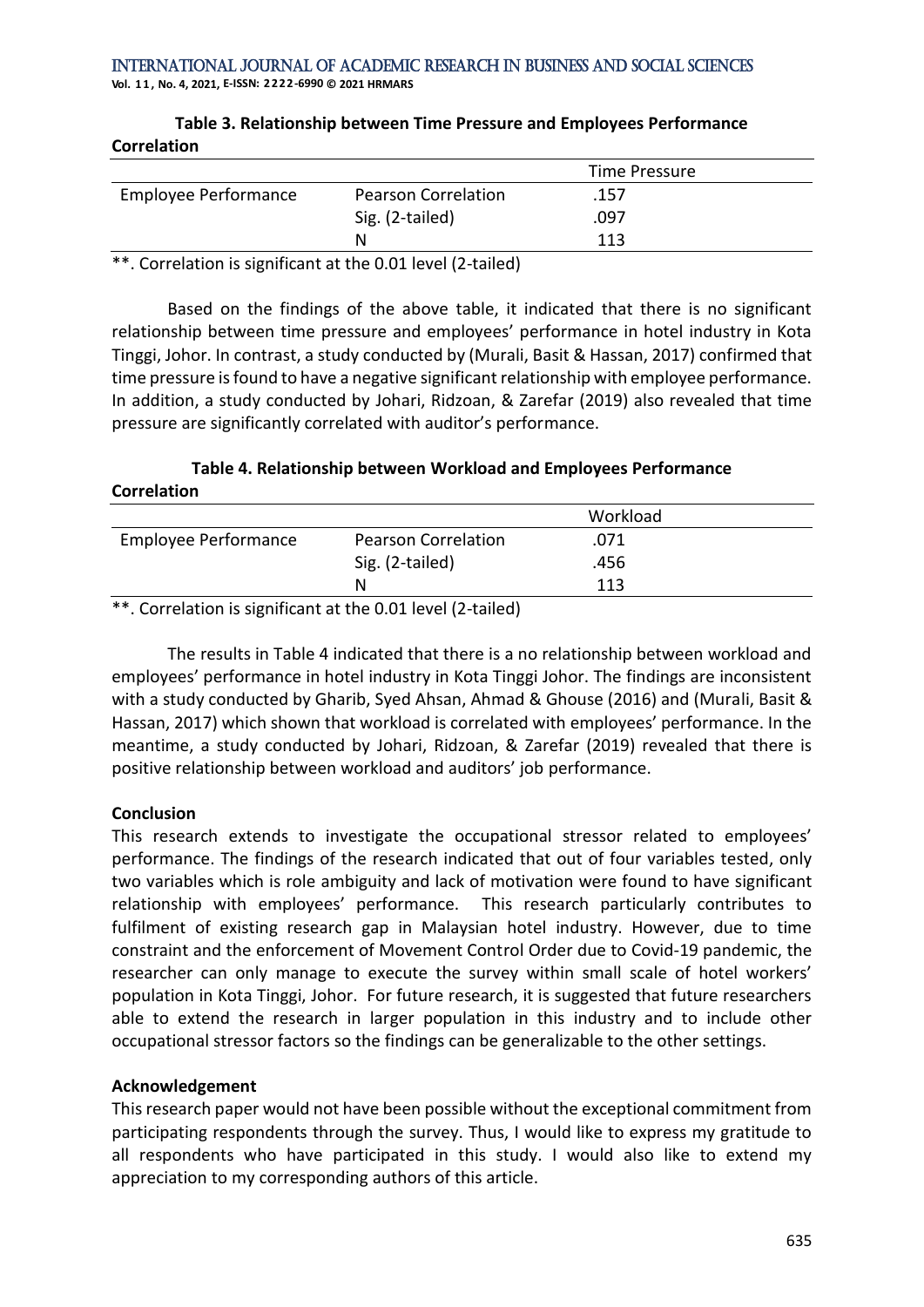**Vol. 1 1 , No. 4, 2021, E-ISSN: 2222-6990 © 2021 HRMARS**

#### **Corresponding Author**

Nurul Azreen binti Adnan Faculty of Business and Management, Universiti Teknologi MARA (UiTM), Malaysia. Email: nurulazreenadnan@yahoo.com

#### **References**

- Al-Omari, K., & Okasheh, H. (2017). The Influence of Work Environment on Job Performance: A Case Study of Engineering Company in Jordan. *International Journal of Applied Engineering Research, 12*(24), 15544 - 15550.
- Asiedu, R. (2017). Impact of Intrinsic Motivation on Health Workers: A Case Study of Suntreso Government Hospital in Kumasi, Ghana. *1st International Conference on Competency-Based Training and Research*, 245-253.
- Azhar, A., Shamsudin, A., & Pourpunsawat, P. (2018). The Impact of Job Stress Factors on Employees' Job Performance: A Proposed Framework. *European Journal of Applied Sciences*, 68-71.
- Bevan, S. (2012). Good Work, High Performance and Productivity. *European HRD Forum*, (pp. 1-32).
- Ehsan, M., & Ali, K. (2019). The Impact of Work Stress on Employee Productivity: Based in the Banking Sector of Faisalabad, Pakistan. *International Journal of Innovation and Economic Development*, 32-50.
- Gharib, M. N., Syed Ahsan, J., Ahmad, M., & Ghouse, S. (2016). The Impact of Job Stress on Job Performance: A Case Study of an Academic Staff at Dhofar University. *International Journal of Education and Research*, 21-33.
- Harijanto, D., Nimran, U., Sudiro, A., & Rahayu, M. (2013). The Influence of Role Conflict and Role Ambiguity on The Employee's Performance Through Commitment and Self Efficacy (Study on Nurses at Public Health Service Center of Kabupaten Kediri, East Java. *IOSR Journal of Business and Management*, 98-105.

Health and Safety at Work: Summary Statistics for Great Britain 2016. (2016). Great Britain.

- Ibrahim, M., & Brobbey, V. A. (2015). Impact of Motivation on Employee Performance: The Case of Some Selected Micro Finance Companies in Ghana. *International Journal of Economics, Commerce and Management*, 1218-1236.
- Jayaweera, T. (2015). Impact of Work Environmental Factors on Job Performance, Mediating Role of Work Motivation: A Study of Hotel Sector in England. *International Journal of Business and Management, 10*(3), 271-278.
- Johari, R. J., Ridzoan, N. S., & Zarefar, A. (2019). The Influence of Work Overload, Time Pressure and Social Influence. *International Journal of Financial Research*, 88-106.
- Kayaalp, A. (2016). The Impact on "Temporal Personality" on Individuals' Organization Citizenship Behavior. *Journal of Military and Information Science*, 79-86.
- Liversedge, B. (2019). Workload, Lack of Progression and Company Culture are Workplaces' Top Stressors. Britain.
- Mahadevan, A., & Fam, L. S. (2016). The Implication of Job Stress on Employees' Performance in Klang Valley, Malaysia. *Research Chronicler: International Multidisciplinary Peer-Reviewed Journal*, 41-49.
- Mahadevan, A., & Liew, S. F. (2016). The Implication of Job Stress on Employees' Performance in Klang Valley, Malaysia. *Research Chronicler: International Multidisciplinary Peer-Reviewed Journal*, 41-49.